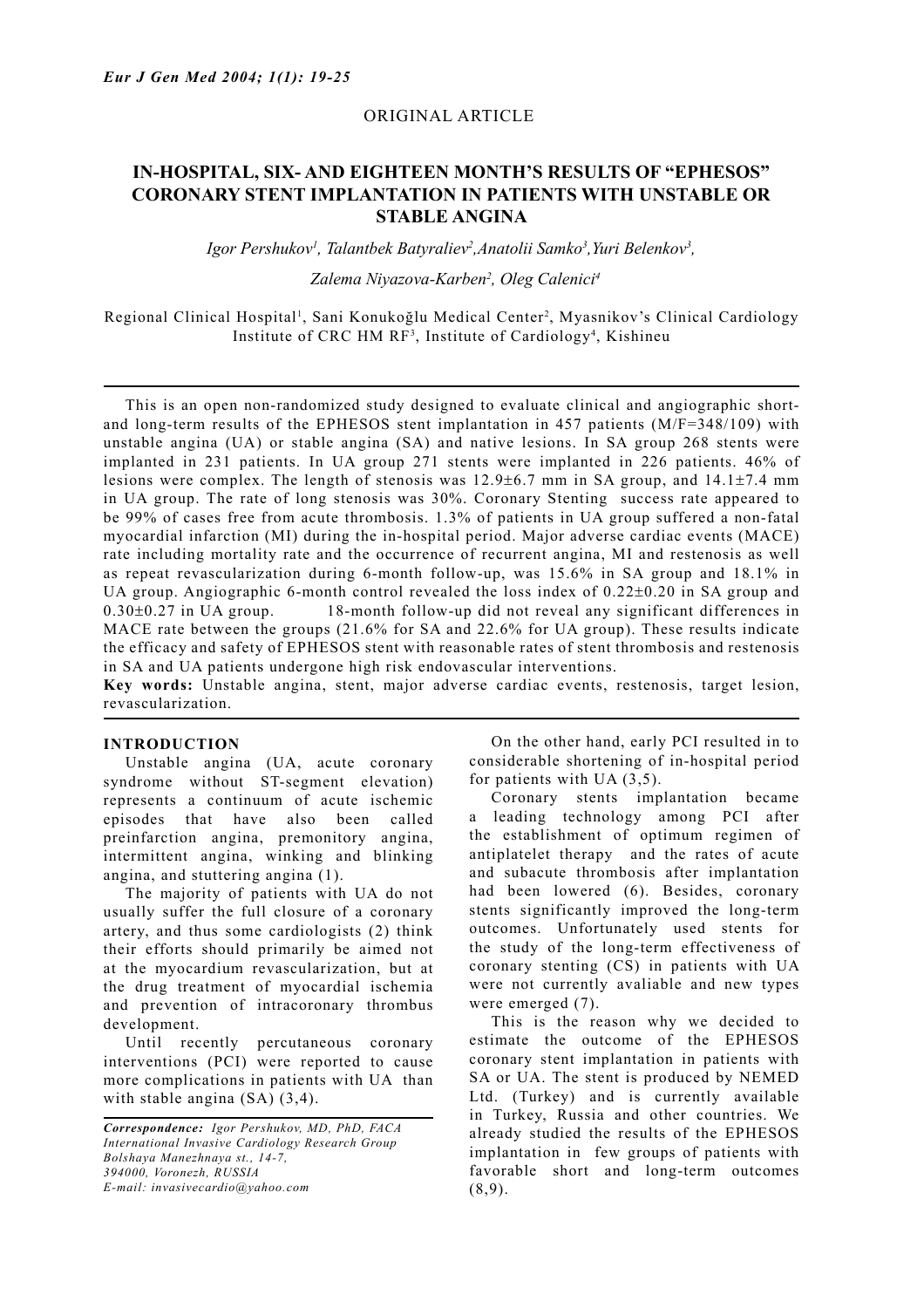The goal of the present study is to evaluate in hospital, six and 18 months outcomes of CS including rates of restenosis and repeate target vessel revascularization (TVR).

# **MATERIAL AND METHODS** *Patients Selection Criteria*

 All 457 patients in this study were hospitalized between January 1998 and March 2002. They had stable angina (CCS class III or IV) or unstable angina (Braunwald classification IIB/C or IIIB/C). We included patients with one or more hemodynamically significant coronary stenosis (binary level over 50% of the vessel diameter) in one or more coronary artery revealed by X-ray coronary angiography.

 109 of 457 patients were women and 348 were men, mean aged  $56\pm12$ . They were divided into 2 groups. The first one consisted of 231 patients with SA, and the second one consisted of 226 patients with UA diagnosed at hospitalization or developed before CS.

 Exclusion criteria were as follows; any previous PCI in the target vessel, previous coronary artery bypass grafting (CABG), first seven days of acute myocardial infarction (MI) with Q-wave, reference vessel diameter (RVD) of target lesion less than 2.5 mm, and glycoprotein IIb/IIIa antagonists usage prior to CS. All the patients involved in the study were informed of the treatment and their written informed consent was obtained.

## *Stent Characteristics*

 The EPHESOS is a laser cut 316 L stainless steel balloon-expandable stent. Longitudinal symmetry of the stent structure prevents heterogeneity of expansion at low pressure (8 atm). The EPHESOS stent is available in 9, 12, 15, 18 and 21 mm lengths. The stent expansion does not lead to its considerable (>0.5mm) shortening. The stent is mounted on a coronary balloon catheter (TROYA, NEMED Ltd, Turkey).

## *Stenting Procedure*

 The stent was deployed with a single dilatation at 8 atm within 20-30 seconds. Reference artery diameter was achieved through additional dilatations at 10-16 atm.

# *Medical Regimen*

 Acetylsalicylic acid 80-325 mg per day to be taken on a regular basis was administered to all the patients at hospitalization and was continued indefinitely after discharge. Clopidogrel 75 mg per day was administered, whenever possible, either a day prior to, or right before CS. 17% of patients in SA group, ticlopidine was administered instead of clopidogrel, 500 mg daily, a week prior to CS. The same dosage of clopidogrel or ticlopidine was continued for a month after CS.

#### *Follow-up*

 CS outcome analysis included four end points. The primary end point included immediate angiographic results, such as mortality rate and the occurrence of acute CA occlusions and MI. The secondary end point included in-hospital clinical results – freedom from MACE (mortality rate, the occurrence of MI and TVR). The third end point was a composite one consisting of clinical and angiographic results during the first 6 months after CS. These results were analyzed as soon as any of the events took place or when the period of follow-up was over. Clinical results (MACE) included mortality rate, repeat TVR or CABG, the occurrence of MI and recurrent angina associated with the target vessel.

 The rate of restenosis and late loss were determined by angiographic controls done after six months. The results of 18 months were also analyzed.

 Angiographic analysis included defining X-ray morphology of the coronary artery stenosis on the basis of American College of Cardiology and American Heart Association joint classification (3).

 Quantitative coronary analysis (QCA) was made by ANCOR or QuantCor automatic edgedetection systems (Siemens, Germany). QCA included the minimal lumen diameter (MLD) calculation prior to CS; RVD; percentage of the stenosis and lesion length. Any MLD changes were registered immediately after CS and after the six months follow up. We defined acute gain of the lumen diameter (postprocedural MLD minus preprocedural MLD), late loss (postprocedural MLD minus MLD at follow-up), final luminal diameter (MLD at follow-up minus preprocedural MLD) and loss index (ratio between late loss and acute gain).

## *Statistical analysis*

 Continuous variables are expressed as means  $\pm$  SD. Differences between the groups were evaluated on the basis of Chi-square test, Fisher exact test, Z-test or Student's ttest. An estimate of survival was determined with the help of Kaplan and Meier method.

 Cox F-test was used to define the differences between the groups of SA and UA patients free from MACE. A p-value of < 0.05 was considered statistically significant. "Statistica for Windows Release 5.5A" (StatSoft Inc) package software was used in the analysis.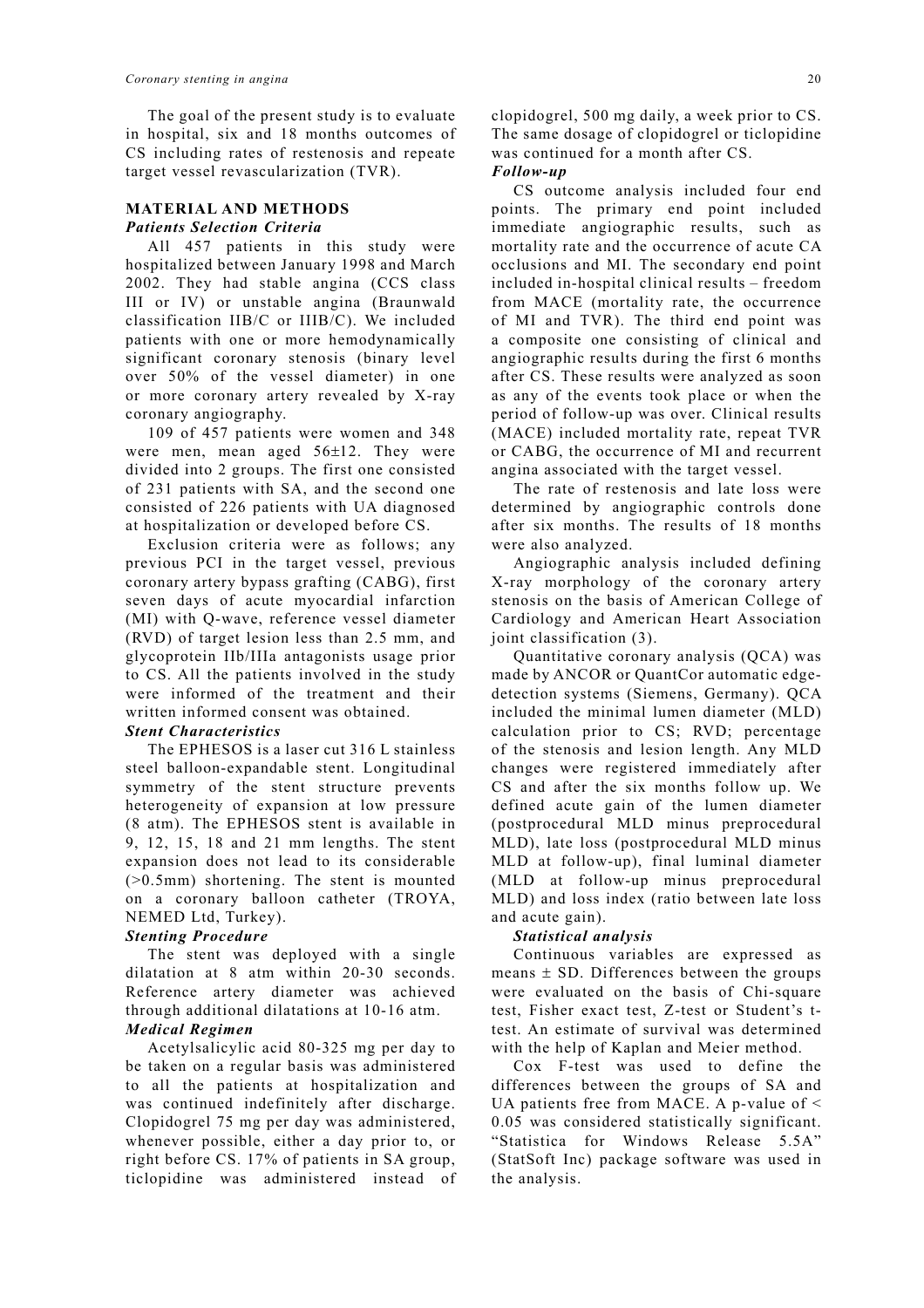|                                     | <b>SA Group</b> | UA Group       | p value  |
|-------------------------------------|-----------------|----------------|----------|
|                                     | $\frac{0}{0}$   | $\frac{0}{0}$  |          |
| Clinical data                       |                 |                |          |
| Age                                 | $57 + 12$       | $59 \pm 13$    | ns       |
| Female                              | 21.6            | 26.1           | ns       |
| Diabetes mellitus                   | 18.2            | 21.2           | ns       |
| Current smokers                     | 57.1            | 50.8           | ns       |
| Cholesterolemia $($ >5.2 mmol/l     | 41.9            | 45.1           | ns       |
| Prior myocardial infarction         | 33.8            | 49.1           | p<0.01   |
| Single-vessel disease               | 65.4            | 52.2           | p<0.01   |
| <b>Angiographic Characteristics</b> |                 |                |          |
| LAD coronary artery                 | 58              | 54.9           | ns       |
| Circumflex coronary artery          | 19.9            | 18.1           | ns       |
| Right coronary artery               | 22.1            | 27             | ns       |
| Type A-B1 lesion                    | 60.1            | 49.1           | p < 0.05 |
| Type B2 lesion                      | 33.8            | 41.1           | ns       |
| Type C lesion                       | 6.1             | 9.7            | ns       |
| $MLD$ (mm)                          | $0.8 \pm 0.3$   | $0.69 \pm 0.4$ | ns       |
| $RVD$ (mm)                          | $3.2 \pm 0.5$   | $3.36 \pm 0.6$ | ns       |
| $RVD \leq 3mm$                      | 24              | 21             | ns       |
| Percent of the stenosis             | $75 + 11$       | $79 \pm 12$    | ns       |
| Lesion length (mm)                  | $12.9 \pm 6.7$  | $14.1 \pm 7.4$ | ns       |
| Lesion length $(>15$ mm)            | 27              | 32             | ns       |

## **Table 1. Baseline clinical and angiographics features**

*SA: stable angina, UA: unstable angina, MLD: minimal luminal diameter, RVD: reference vessel revascularization*

## **RESULTS**

 The baseline clinical and angiographic characteristics of the groups were summarized in Table 1.

 It was figured out that patients with UA were more likely to have had prior MI, whereas patients with SA were prone to single vessel lesions and type A/B1 stenosis.

 Forty one percent of patients had hemodynamically significant stenosis in two coronary artery or two segments of the same coronary artery.

 In 18% of these patients lesions were stented in one procedure. The immediate results of CS are presented in Table 2. A total of 536 EPHESOS stents were successfully implanted in 454 patients.

 After CS only 2 patients with UA and 1 patient with SA needed an immediate implantation of the second stent due to significant elastic recoil in the area near the stent. The second CS was successful in all the three patients, with one stent partially overlapping the other.

| Table 2. Procedural characteristics (total 539 stents) |  |
|--------------------------------------------------------|--|
|--------------------------------------------------------|--|

|                            | SА            | UA             | p level |  |
|----------------------------|---------------|----------------|---------|--|
| no                         | 268           | 271            |         |  |
| Succesful stenting $(\% )$ | 99.6          | 99.1           | ns      |  |
| <b>Final blood flow</b>    |               |                |         |  |
| TIMI-III flow $(\% )$      | 97.9          | 96             | ns      |  |
| TIMI-II flow $(\% )$       | 2.1           | $\overline{4}$ | ns      |  |
| Single stent $(\% )$       | 68            | 60             | ns      |  |
| Stent to patient ratio     | 1.16          | 1.2            | ns      |  |
| Stent length (mm)          | $15\pm8$      | $17 + 7$       | ns      |  |
| RVD after stenting (mm)    | $3.3 \pm 0.5$ | $3.4 \pm 0.6$  | ns      |  |
| MLD after stenting (mm)    | $3.1 \pm 0.5$ | $3.2 \pm 0.5$  | ns      |  |
| Acute gain (mm)            | $2.3 \pm 0.5$ | $2.5 \pm 0.6$  | ns      |  |
|                            |               |                |         |  |

*TIMI: Thrombolysis in myocardial infarction, RVD: reference vessel revascularization, MLD: minimal luminal diameter*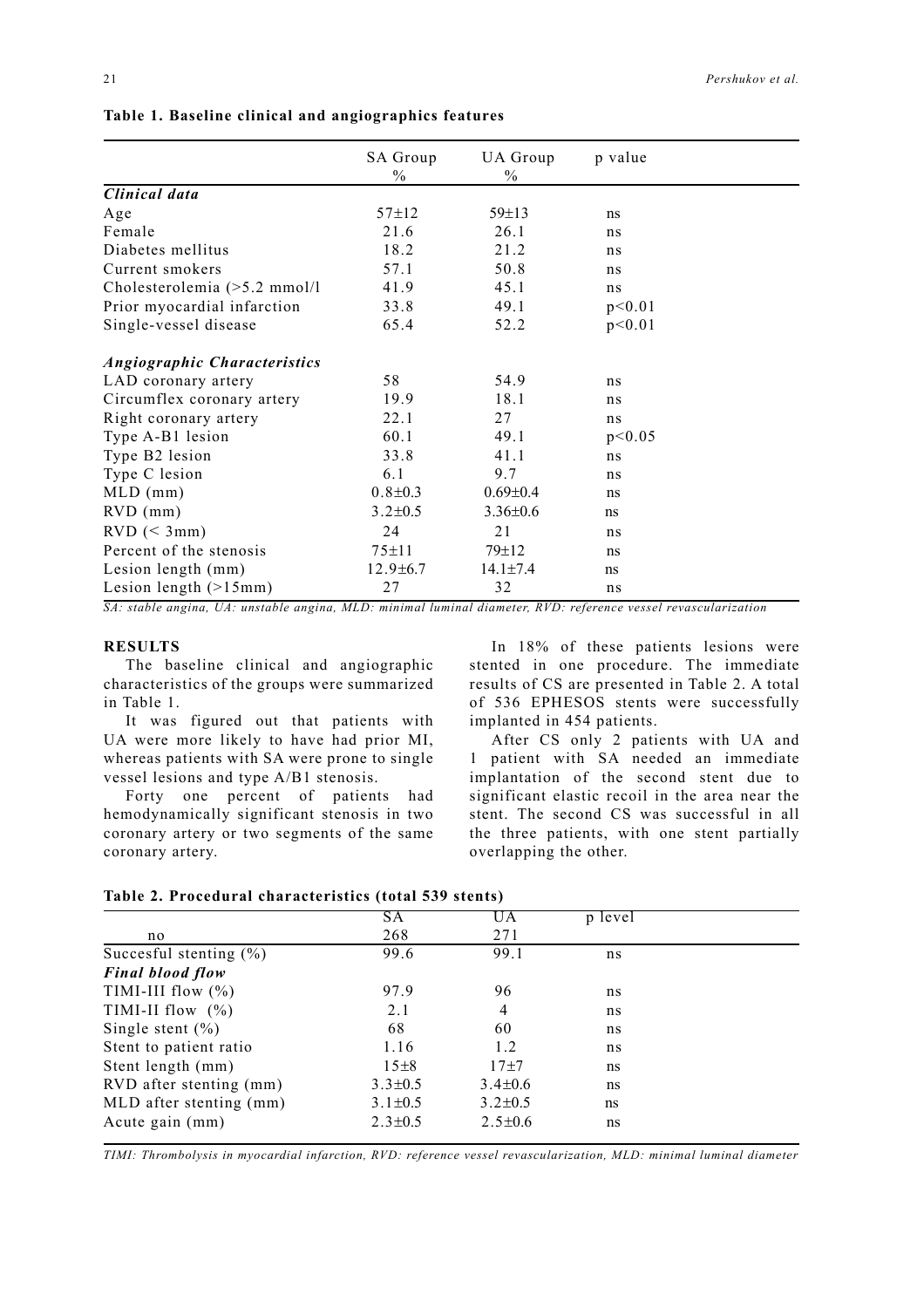**Table 3. In-hospital outcome (%)**

|                             | SА             | UA             |
|-----------------------------|----------------|----------------|
| No                          | 231            | 226            |
| Death                       | 09             | 1 <sup>3</sup> |
| Nonfatal Q MI               | 1 <sup>3</sup> | 26             |
| Repeat TVR                  | 1 <sup>3</sup> | 26             |
| Composite primary end point | 26             | 44             |

 The rest of the patients (454) no acute complication was developed after CS. Thus, the implantation of 539 stents in 457 patients did not lead to the occurrence of D-F dissections, acute occlusions or 'no reflow' phenomenon.

 Most of the patients from both groups had TIMI 3 blood flow. Other 5 patients with SA and 9 patients with UA had the final blood flow corresponding to grade 2 of TIMI classification. The final balloon-to-artery ratio was 1.0±0.1. There were no significant differences in CS results between the two groups. During the time of hospital follow-up 2 patients from SA group and 3 patients from UA group died.

 They developed MI with cardiogenic shock within the first 1-3 days after CS. Repeat PCI with intraaortic balloon pump support was ineffective. Besides, 3 patients from SA group and 6 patients from UA group had coronary artery occlusion with non-fatal MI within the first 2-9 days after CS. That was successfully treated by repeat PCI. Thus, 97.4% patients from SA group and 95.6% patients from UA group were MACE-free (p>0.05). Table 3 presents hospital outcomes, and Figure 1 shows curves of a cumulative rate of patients without MACE.

 Further follow-up during the 6-month period (Table 4) showed that 1 patient in each group died due to fatal MI associated with the target vessel.

 Recurrent angina and non-fatal MI occurrence associated with the target vessel were registered in 24 patients from SA group and 29 patients from UA group. All the patients with recurrent angina were successfully treated by repeat revascularization (TVR or CABG).

#### **Table 4. Six and eighteen months clinical outcome (%)**

| Six-Month |      | Eighteen-Month |      |
|-----------|------|----------------|------|
| <b>SA</b> | UA   | SА             | UA   |
| 229       | 223  | 228            | 222  |
| 1.2       | 1.8  | 2.5            | 2.7  |
| 10.4      | 12.9 | 14.3           | 16.5 |
| 11.7      | 14.2 | 16.1           | 18.7 |
| 15.6      | 18.1 | 21.6           | 22.6 |
|           |      |                |      |

*CABG: coronary artery bypass grafting, MI: myocardial infarction, TVR: target vessel revascularization, UA: unstable angina*

| o.<br>$\circ$                           |                |                |         |  |
|-----------------------------------------|----------------|----------------|---------|--|
|                                         | SA             | UA.            | p value |  |
| Patients (n)                            | 109            | 109            |         |  |
| Stents $(n)$                            | 126            | 129            |         |  |
| Total occlusion $(\% )$                 | 0.8            | 0.8            | ns      |  |
| Restenosis rate                         |                |                |         |  |
| Local, $\leq 10$ mm in length $(\% )$   | 7.8            | 5.7            | ns      |  |
| Diffuse, $\geq 10$ mm in length $(\% )$ | 3.9            | 8.5            | ns      |  |
| <b>OCA</b>                              |                |                |         |  |
| $RVD$ (mm)                              | $3.0 \pm 0.5$  | $3.3 \pm 0.5$  | ns      |  |
| $MLD$ (mm)                              | $2.6 \pm 0.7$  | $2.4 \pm 0.8$  | ns      |  |
| Percent diameter stenosis               | 13             | 18             | ns      |  |
| Restenotic lesions                      | 71             | 74             | ns      |  |
| Non-restenotic lesions                  | 9              | 12             | ns      |  |
| Late loss (mm)                          | $0.5 \pm 0.50$ | $0.76 \pm 0.6$ | ns      |  |
| Net gain (mm)                           | $1.8 \pm 0.78$ | $1.75 \pm 0.7$ | ns      |  |
| Loss index                              | $0.2 \pm 0.20$ | $0.30 \pm 0.3$ | ns      |  |

**Table 5. Six month angiographic outcomes** 

*RVD: reference vessel diameter, MLD: minimal luminal diameter*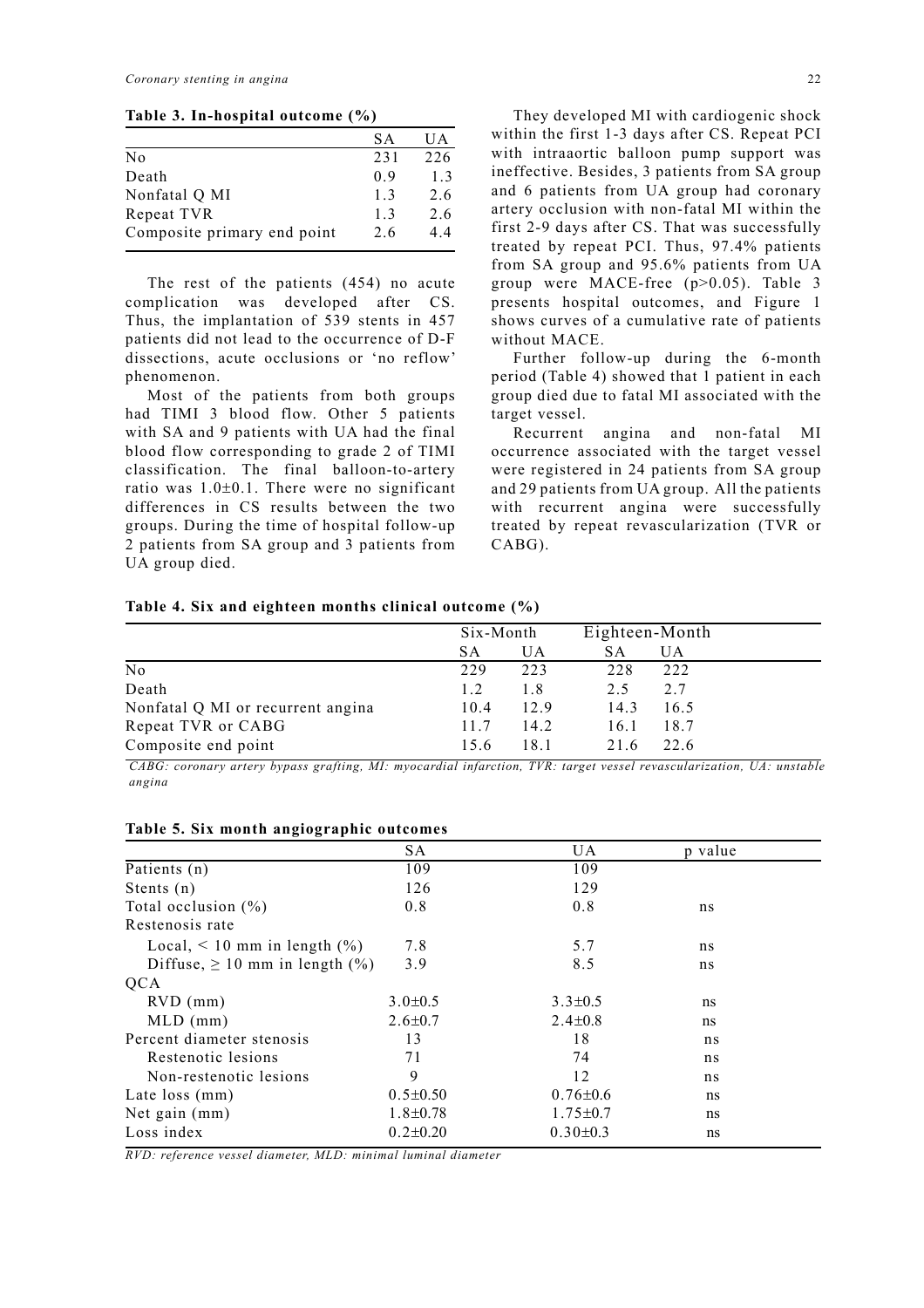

**Figure 1. In-Hospital Freedom from MACE**

 Angiography was performed at six months in 218 patients (48%) and revealed silent restenosis of the stented artery in 3 patients in each group. That was successfully treated by repeat PCI.

 Thus, during the first 6-months period, repeat interventions were performed in SA group as 11.7% and in UA group as 14.2%. Consequently, there were 84.4% MACE-free patients in SA group and 81.9% in UA group (p>0.05). MACE-free cumulative rate is shown in Figure 2.

 Table 5 displays the results of angiographic control at six months. After the 6-month follow-up period, 7 patients were excluded (3 patients from SA group and 4 from UA group).

 During the following year (up to 18 months) 5 cardiac deaths were registered (3 in SA group and 2 in UA group). 3.9% patients in SA group suffered acute MI in the target vessel. 4.4% of patients in SA group and 4.5% in UA group were treated by repeat revascularization.



**Figure 2. Six-Months Freedom from MACE**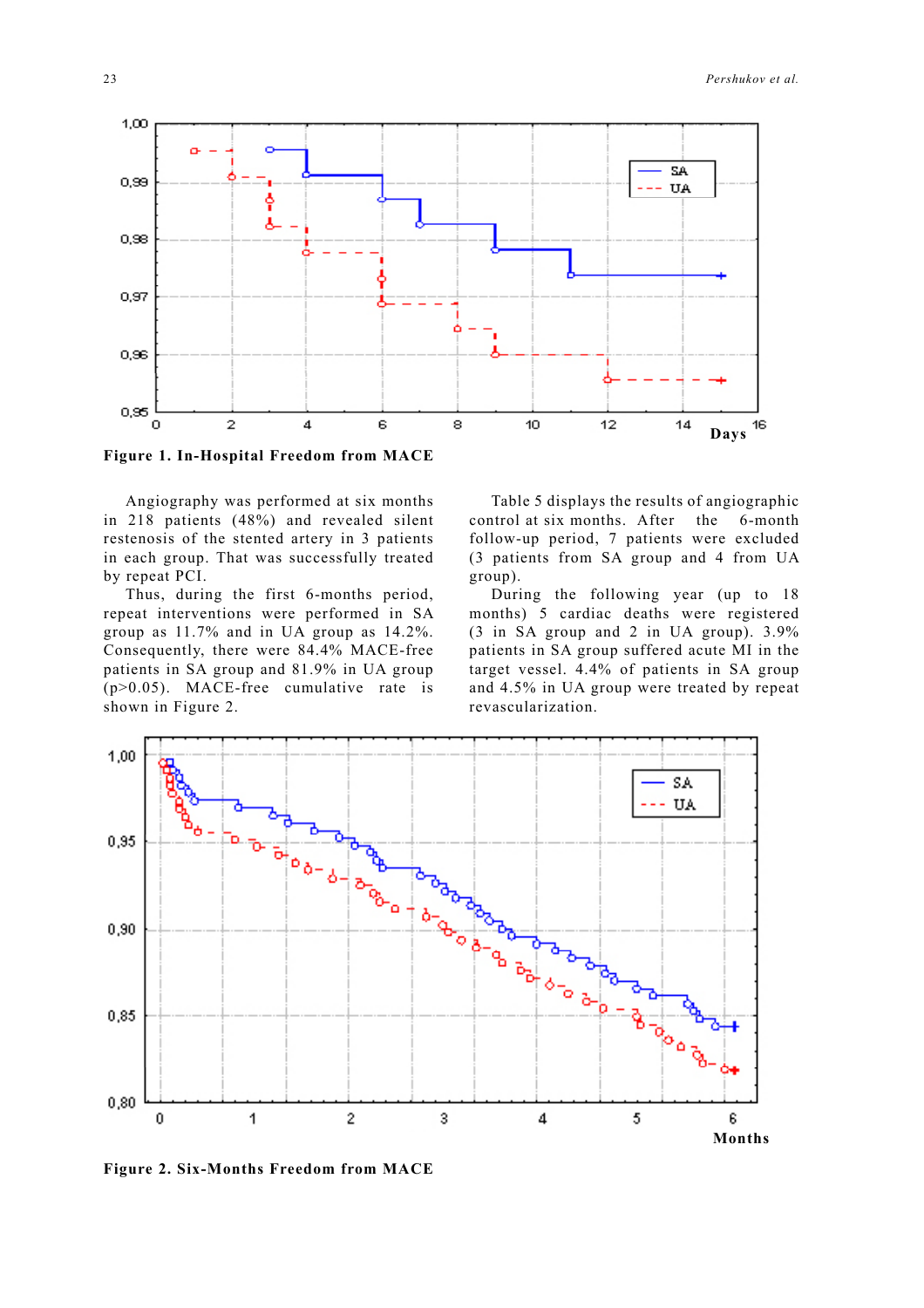

**Figure 3. Eighteen-Month Freedom from MACE**

 Thus, MACE-free rate at 18-month followup was 78.4% in SA group and 77.4% in UA group. There were no significant differences between the groups for MACE rates at 18 months. Figure 3 represents MACE-free cumulative rate. For clinical control results at 18 months see Table 6.

## **DISCUSSION**

 Previous studies showed that stent design and its coating influence the rate of thrombosis and neointimal hyperplasia in the target lesion (10-13). Previous results of the EPHESOS stent implantation were associated with a high rate of success of the implantation itself, a number of MACE-free patients and a low rate of restenosis.

 In the present study, EPHESOS stents were successfully implanted in all attempted lesions. The success rate in both groups exceeded 99% of cases. Stent restenosis rate at 6 months was 12% in SA group and 14% in UA group. Due to the given rate of restenosis the EPHESOS stent can be considered as a safe and effective stent types (10,14-16). This rate shows that EPHESOS has an advantage over different types of stents (7,10,17,18). A low rate of restenosis can somewhat be explained by a large mean RVD of the sample. On the other hand, similar results were obtained in both groups of patients with SA and UA, the majority of which had lesions with high risk of restenosis (B2 or C stenosis, long lesions).

 Although there were differences in SA and UA patients' initial status, we did not find any significant differences in MACE rate associated with CS during 18 months. UA group was more prone to MACE during the first two weeks after CS (Figure 1). This rates may be effected by the lack of glycoprotein IIb/IIIa antagonist usage. At 6 months the difference in MACE rate was  $2.5\%$  (p $>0.05$ ), and at 18 months MACE rate was tended to decreased  $(1\%, p>0.05)$ . Thus, we came to a conclusion that UA did not have any significant unfavorable effect on the shortand long-term outcomes after CS.

 The study was not designed to compare the EPHESOS stent with other types of stents. Besides, it was not our goal to compare the stenting procedure and the routine coronary balloon angioplasty. Nevertheless, the results of the study indicated the benefit of EPHESOS stent for complex coronary lesions in SA and UA patients with favorable short- and longterm outcomes.